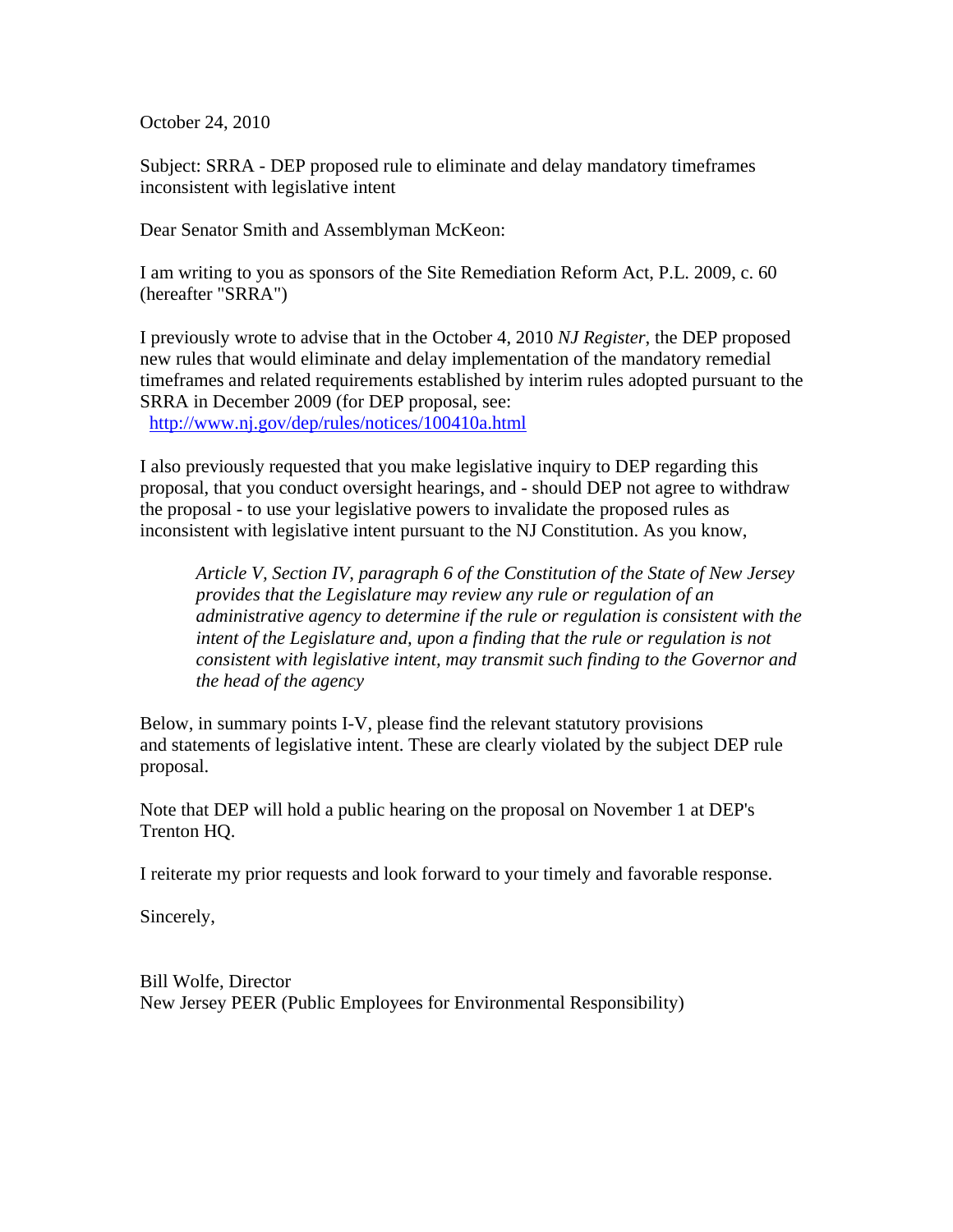## **Legislative Intent Violated by Proposed Rules**

**I) SRRA Remedial timeframe requirements are mandatory, not discretionary - DEP assumption of oversight is mandatory, not discretionary:** http://www.njleg.state.nj.us/2008/Bills/PL09/60\_.HTM

A. Section 27 provides, in pertinent part:

*C.58:10C-27 Direct oversight of remediation by department; conditions.*

 *27. a. The department shall undertake direct oversight of a remediation of a contaminated site under the following conditions:*

 *(1) the person responsible for conducting the remediation has a history of noncompliance with the laws concerning remediation, or any rule or regulation adopted pursuant thereto, that includes the issuance of at least two enforcement actions after the date of enactment of P.L.2009, c.60 (C.58:10C-1 et al.) during any five-year period concerning a remediation;*

 *(2) the person responsible for conducting the remediation at a contaminated site has failed to meet a mandatory remediation timeframe or an expedited site specific timeframe adopted by the department pursuant to section 28 of P.L.2009, c.60 (C.58:10C-28), including any extension thereof granted by the department, or a schedule established pursuant to an administrative order or court order;* 

**II) SRRA Remedial timeframe extensions are mandated (pursuant to 28 c) under limited conditions. Those conditions do not include providing a "safety cushion" as proposed by DEP rules. Extensions are allowable in 28.d. under limited conditions, however, any extension must be justified on and is limited to a site specific basis and can not be done categorically by rule.**

*C.58:10C-28 Establishment of mandatory remediation timeframes.*

 *28. a. The department shall establish mandatory remediation timeframes, and expedited site specific timeframes when necessary, to protect the public health and safety and the environment, for each of the following:*

 *(1) a receptor evaluation;*

 *(2) control of ongoing sources of contamination;*

 *(3) establishment of interim remedial measures;*

 *(4) addressing immediate environmental concern conditions;*

 *(5) the performance of each phase of the remediation including preliminary assessment, site investigation, remedial investigation and remedial action;*

 *(6) completion of remediation; and*

 *(7) any other activities deemed necessary by the department to effectuate timely remediation.*

 *b. In establishing remediation timeframes pursuant to subsection a. of this section, the department shall take the following into account:*

 *(1) the potential risk to the public health, safety, and the environment;* 

 *(2) the results of the receptor evaluation;*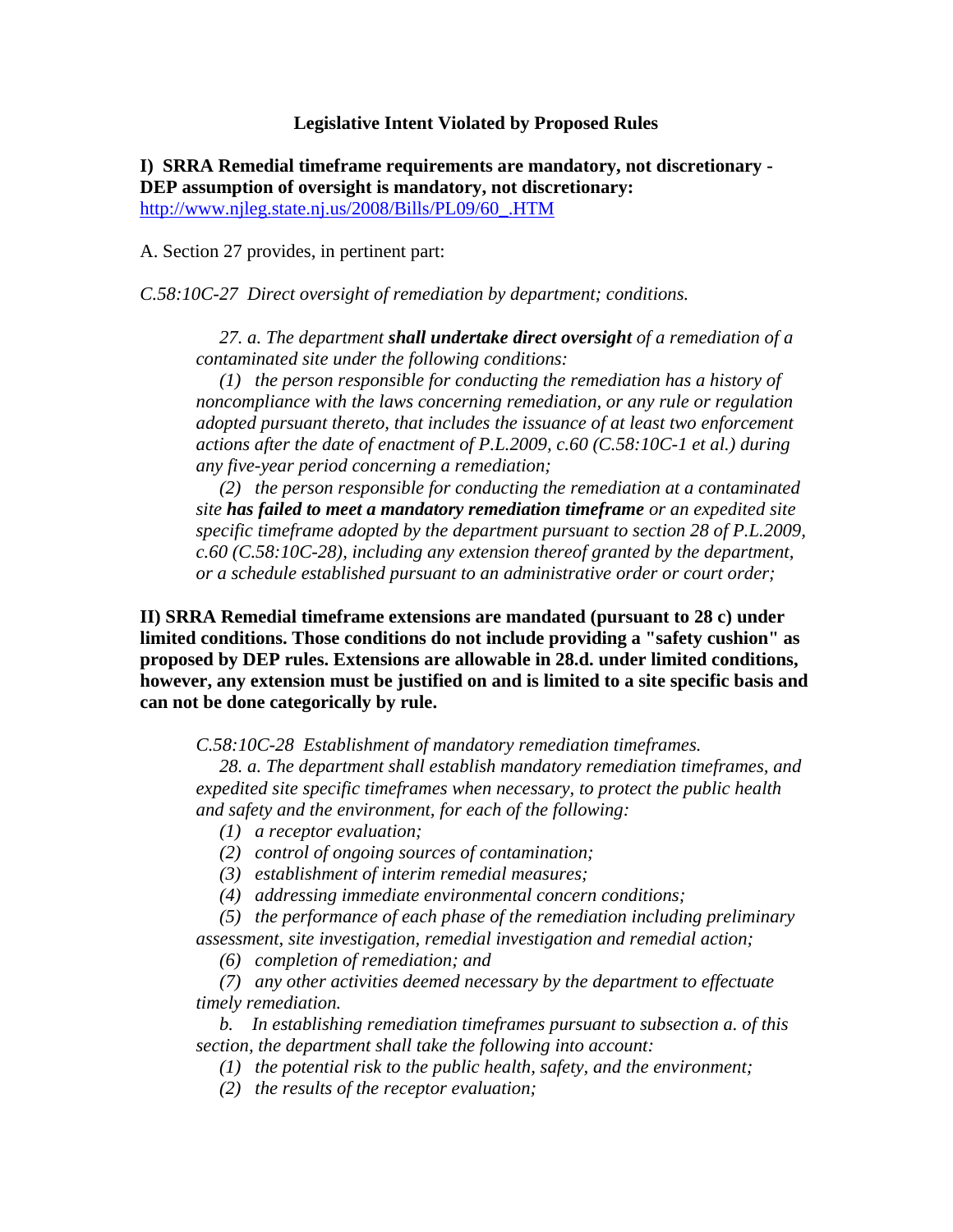*(3) the ongoing industrial or commercial operations at the site;*

 *(4) whether, for operating industrial or commercial facilities, there are no releases of contamination to the groundwater or surface water from the site; and*

 *(5) the complexity of the contaminated site.*

 *c. The department shall grant an extension to a mandatory remediation timeframe as a result of:*

 *(1) a delay by the department in reviewing or granting a permit, provided that there was a timely filing of a technically and administratively complete permit application;*

 *(2) a delay in the provision of State funding for remediation, provided that there was a timely filing of a technically and administratively complete application for funding; or* 

 *(3) a delay by the department for an approval or permit required for longterm operation, maintenance and monitoring of an engineering control at the site provided the request for approval or permit application is technically and administratively complete.*

 *d. The department may grant an extension to a mandatory remediation timeframe on a case-by case basis as a result of:* 

 *(1) a delay in obtaining access to property, provided the person responsible for conducting the remediation demonstrates that good faith efforts have been undertaken to gain access, access has not been granted by the property owner, and, after good faith efforts have been exhausted, a complaint was filed with the Superior Court to gain access, in accordance with applicable rules and regulations;*

 *(2) other circumstances beyond the control of the person responsible for conducting the remediation, such as fire, flood, riot, or strike; or*

 *(3) other site-specific circumstances that may warrant an extension as determined by the department.*

**III ) The SRRA statute requires mandatory enforcement - there is no discretion provided to DEP to waive mandatory requirements as DEP has done via "compliance advisory" (see: http://www.nj.gov/dep/enforcement/advisories/2010- 12.pdf**

*e. Any person who violates P.L.2009, c.60 (C.58:10C-1 et al.), or any rule, regulation, code of conduct, or order adopted or issued pursuant thereto, or who fails to pay a civil penalty or civil administrative penalty in full or to agree to a schedule of payments therefor, shall be subject, upon order of a court, to a civil penalty not to exceed \$10,000 for a first violation and not more than \$20,000 for every subsequent violation. Any civil penalty imposed pursuant to this subsection may be collected with costs in a summary proceeding pursuant to the "Penalty Enforcement Law of 1999," P.L.1999, c.274 (C.2A:58-10 et seq.).*

**IV) The SRRA statute provides for mandatory assumption of DEP oversight when specific legislative criteria are not met - there is no discretion provided to DEP to waive or deviate from these criteria via regulation**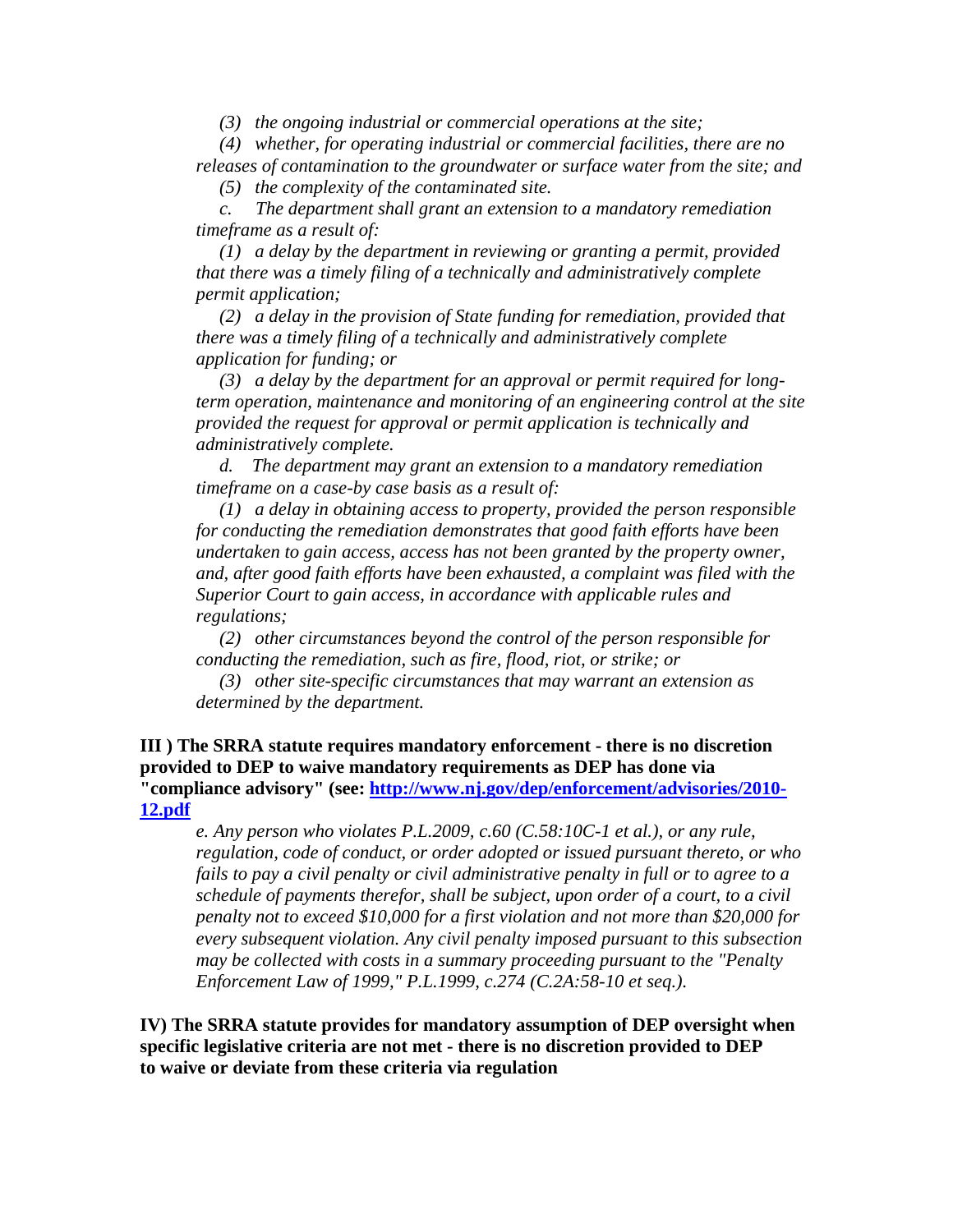*C.58:10C-27 Direct oversight of remediation by department; conditions. 27. a. The department shall undertake direct oversight of a remediation of a contaminated site under the following conditions:*

*(1) the person responsible for conducting the remediation has a history of noncompliance with the laws concerning remediation, or any rule or regulation adopted pursuant thereto, that includes the issuance of at least two enforcement actions after the date of enactment of P.L.2009, c.60 (C.58:10C-1et al.) during any five-year period concerning a remediation;(2) the person responsible for conducting the remediation at a contaminated site has failed to meet a mandatory remediation timeframe or an expedited site specific timeframe adopted by the department pursuant to section 28 of P.L.2009, c.60 (C.58:10C-28), including any extension thereof granted by the department, or a schedule established pursuant to an administrative order or court order;*

## **V) The clear legislative intent is to expedite cleanups via SRRA mandatory timeframes.**

## **See 2/26/09 - press release by sponsor: SMITH SITE REMEDIATION BILL MOVES FULL STEAM AHEAD Bill Would Help Accelerate Clean-up of Contaminated Sites & Create New State & Local Revenue**

http://www.njsendems.com/release.asp?rid=2692

"First and foremost, it will be a victory for public health if we can address the environmental concerns on these properties **more quickly** and efficiently.

If the site starts out under an LSRP **and then they do not meet mandatory timeframes for the cleanup,** DEP would assume direct oversight of the project.

## **See also the following news clipping:**

**Smith Licensed Site Professionals Bill Approved By Full Senate** http://www.politickernj.com/jbutkowski/28239/smith-licensed-site-professionals-billapproved-full-senate

By Jason Butkowski | March 16th, 2009 - 7:35pm | More

SMITH LICENSED SITE PROFESSIONALS BILL APPROVED BY FULL SENATE - Measure Would Break Backlog Of Site Remediation Projects By Allowing Professional Review, Approval

TRENTON – A bill sponsored by Senator Bob Smith, Chairman of the Senate Environment Committee, which would establish a licensed site remediation professional program in New Jersey **to speed up** the clean-up of contaminated sites around the State was approved by the full Senate today by a vote of 34-4, receiving final legislative approval. "Right now, New Jersey has a backlog of over 20,000 known contaminated sites in the State that are not being cleaned up fast enough," said Senator Smith, D-